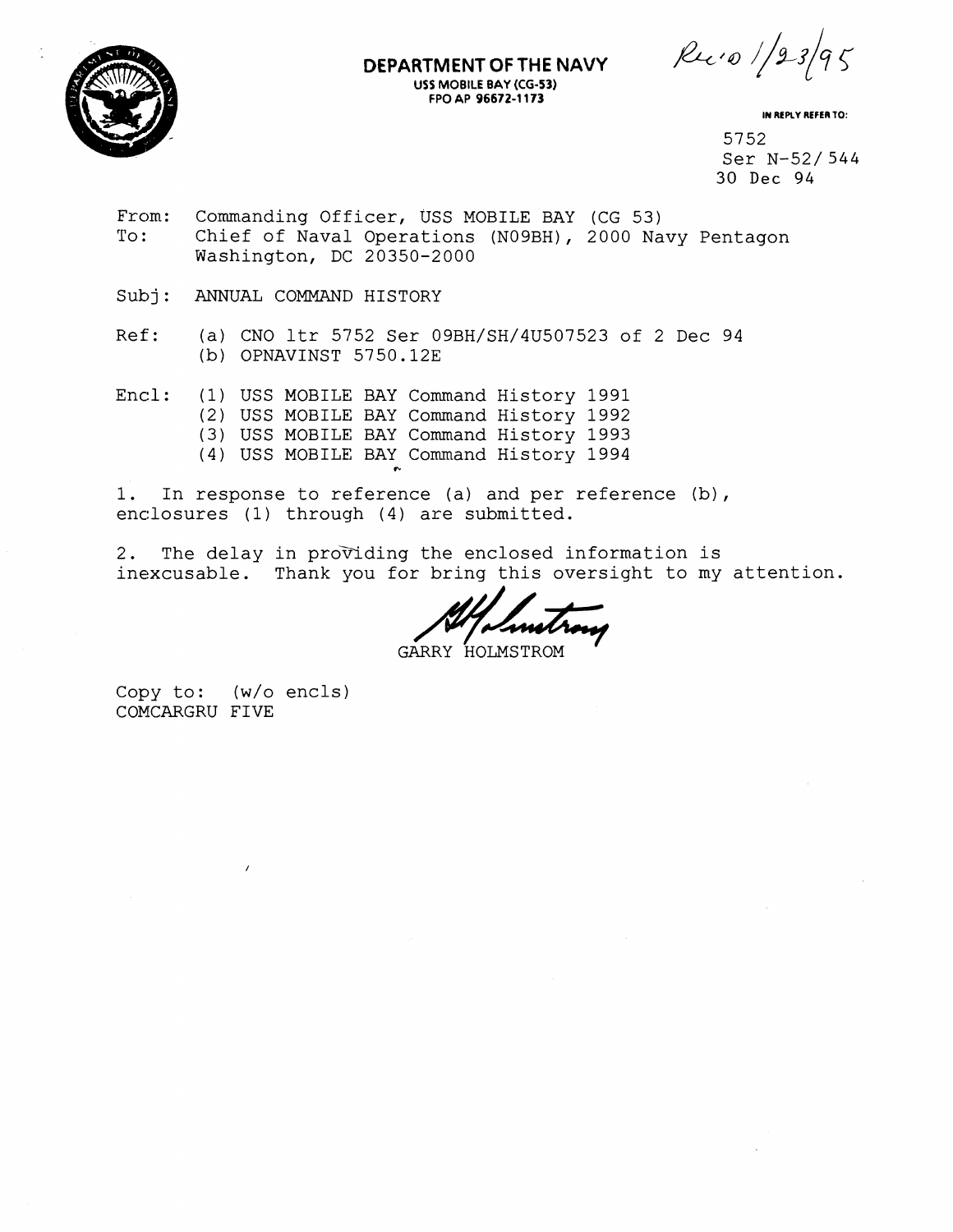#### SHIP'S HISTORY **1991**

#### ----.------------------,---------------------- **USS MO3ILE BAY (CG 53)**

Early January found MOBILE BAY on station with Battle Group ALFA in support of Operation Desert Shield. The Battle Force steamed into the Gulf as international tensions increased. As successive high-level diplomatic efforts failed to extract Saddam Hussein's Iraqi forces from Kuwait, MOBILE BAY underwent a brief (four day) maintenance period outboard the destroyer tender USS ACADIA (AD-42) at anchor off the coast; of Oman. This was followed by additional battle group operations in the Gulf of Oman and the Arabian Gulf.

As tensions continued to build, MOBILE BAY steamed through the Straits of Hormuz with MIDWAY on Friday, 11 January. On the morning of 12 January, MOBILE BAY assumed duties as Alternate Anti-Air Warfare Commander ("ZC") battle force ZULU, which was later to grow into a f our--carrier battle force comprised of warships from many nations. On 15 January, MOBILE BAY detached of the MIDWAY battle group, proceeded north to assume a picket station in the northern Arabian Gulf near Arrayed to our east, forming a "cruiser line" of AAW defense across the northern gulf for the battle force, were USS BUNKER HILL (CG-52) and USS WORDEN (CG-18). On 15 January the RANGER battle group entered the Arabian Gulf, thereby doubling the size and firepower of Battle Force ZULU.

Operation Desert Shield became Desert Storm in the early hours of 17 January, with a combined TOMAHAWK strike from a number of ships in the Red Sea and Central Arabian Gulf. On the 18th of January, MOBILE BAY joined in the TOMAHAWK shooting, firing a total of 22 TOMAHAWKS in missions against targets in Iraq over the period from 18 through 20 January. On 19 January, as the tempo of the war against Iraq intensified, the THEODORE ROOSEVELT battle group also joined Battle Force ZULU in the Gulf. The battle force now had three carriers and associated escorts, each actively involved in air strikes on a near continuous basis.

Meanwhile, MOBILE BAY, by virtue of her location as the AAW unit closest to Kuwait and her SPY-1 radar capability, was assigned additional tasking as Anti-Surface Warfare Air-Control Unit (ACU) for Battle Force ZULU. In her role as ASUW ACU from 21 Jan through 11 March.1991, MOBILE BAY operated in mine-infested waters of the extreme Northern Gulf. There she successfully detected and destroyed 38 of Iraq's principal naval vessels, including all but one of their antiship-missile firing boats (one "escaped" to Iran)! In a little more than two weeks, MOBILE BAY had completely eliminated the Iraqi Navy as a serious threat to the battle force.

On 14 February, the 29th day of the Gulf War, MOBILE BAY relieved the EIUNKER HILL as the Battle Force ZULU Anti-Air Warfare Commander (called "ZWW). The next day, the AMERICA Battle Group passed through the Straits of Hormuz, arriving on station in the central Arabian Gulf to become the <u>fourth</u> carrier battle group to join Battle Force ZULU-the largest combined multinational strike force put together in active combat since the Korean War. As "ZW," MOBILE BAY continued to operate in the Northern Arabian Gulf until the end of the war. On 24 February the ground war offensive was launched, including intense, continuous air strikes from all four Battle Force ZULU carriers. At 0800 local time on 28 February, President Bush announced that our initial objectives had been achieved and that all hostilities were to cease.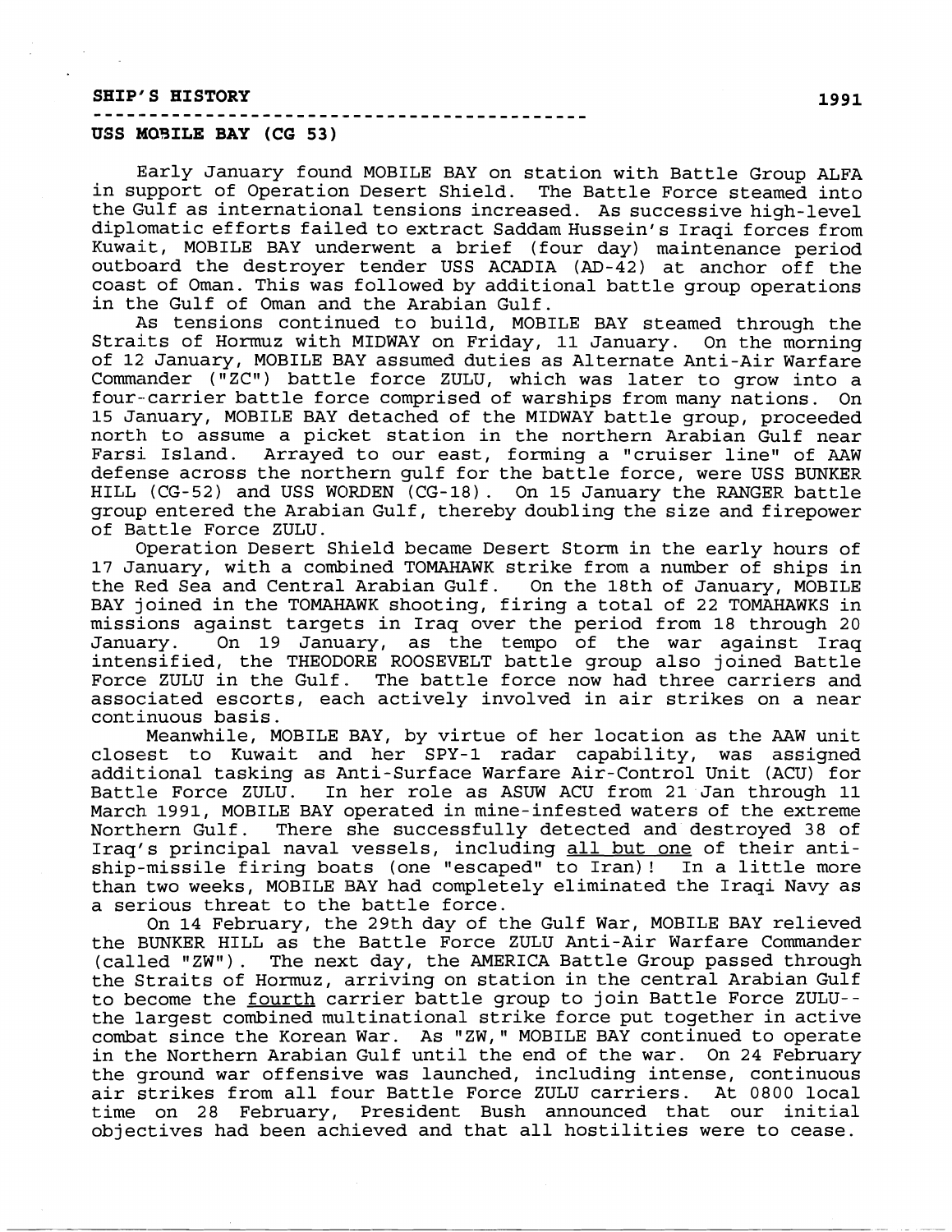While acting as Battle Force AAWC during four-carrier battle group flight operations, MOBILE BAY tracked, identified, and deconflicted a daily average of over 2,500 strike, fighter, surveillance, and  $C^3$ aircraft in the skies over the Arabian Gulf. Additionally, she controlled an average of twelve pairs of armed surface reconnaissance aircraft per day while conducting air/surface combat operations. The AAW sortie rate over the North Arabian Gulf produced a constant average track: load on the AEGIS system of 120 air contacts for the duration, often with much higher peaks. Often, the number of contacts requiring identification and tracking closely approached the limits of system<br>capacity. For the duration of the war. MOBILE BAY successfully For the duration of the war, MOBILE BAY successfully correlated these transits (comprising hundreds of aircraft) simultaneously over the Gulf, and successfully prevented any blue-onblue engagements.

When hostilities ceased after the surrender of the Iraqi Army, MOBILE BAY and Battle Group "Alpha" turned east for homeport. The Battle Group stopped in Phattaya, Thailand, Hong Kong, and Subic Bay for some much-deserved liberty. The battlegroup arrived at homeport to a heroes' welcome on April 15th.

Once back in Yokosuka, MOBILE BAY enjoyed a somewhat abbreviated stand-down period, as she still had much to do to make Yokosuka her home. The entire crew became a quick-study in how to things the "PACFLT Way," and in settling families in the ship's new homeport.

In late May, MOBILE BAY embarked the Propulsion Examining Board<br>(PEB) for a demanding Operational Propulsion Plant Examination (OPPE). The ship successfully completed OPPE on June 5th, and then was called away on less than 24-hours notice to join the forces converging on Subic Bay to evacuate American servicemen and their families from bases in the Philippines ravaged by the eruption of Mt. Pinatubo.

Steaming at high speed, MOBILE BAY arrived in the vicinity of Subic Bay on 21 June. USS MIDWAY loaded the last of the evacuees at Cubi Point, then sailed with MOBILE BAY as her escort to the Philippine Island of Cebu, where the evacuees were picked up by Air Force transports for further transport to CONUS. Our participation in Fiery Vigil completed, we returned home to Yokosuka, arriving on 1 July.

July was spent in preparing for upcoming inspections and in presenting the numerous awards to MOBILE BAY crewmembers. crewmembers earned 21 Navy Commendation Medals (with Combat " $V''$ ), 78 Navy Achievement medals, and 87 Flag letters of Commendation. In addition, the ship was awarded the Navy Unit Citation and the Joint Meritorious Unit Commendation for heroic action in Desert Storm, and all the crewmembers earned the Southwest Asia Service Medal (with two campaign stars), the National Defense Medal, and the Kuwait Liberation Medal.

From mid-July through the end of August, MOBILE BAY was busy with the successful completion of a number of key inspections. These included various weapons proficiency inspections, a Supply Management Assessment, and a Combat Systems Assessment. Upon completion of the last inspection, in August we off-loaded ammunition in Guam in preparation for our September/November Drydocking Selected Restricted<br>Availability (MOBILE BAY's second SRA) in Yokosuka. After entering Availability (MOBILE BAY's second SRA) in Yokosuka. drydock on 1 September, MOBILE BAY accomplished a significant amount of vital maintenance. In addition, there were numerous key upgrades, including improvements to the TOMAHAWK and CIWS weapons systems and major communications capability improvements. The ship was undocked on 1 November.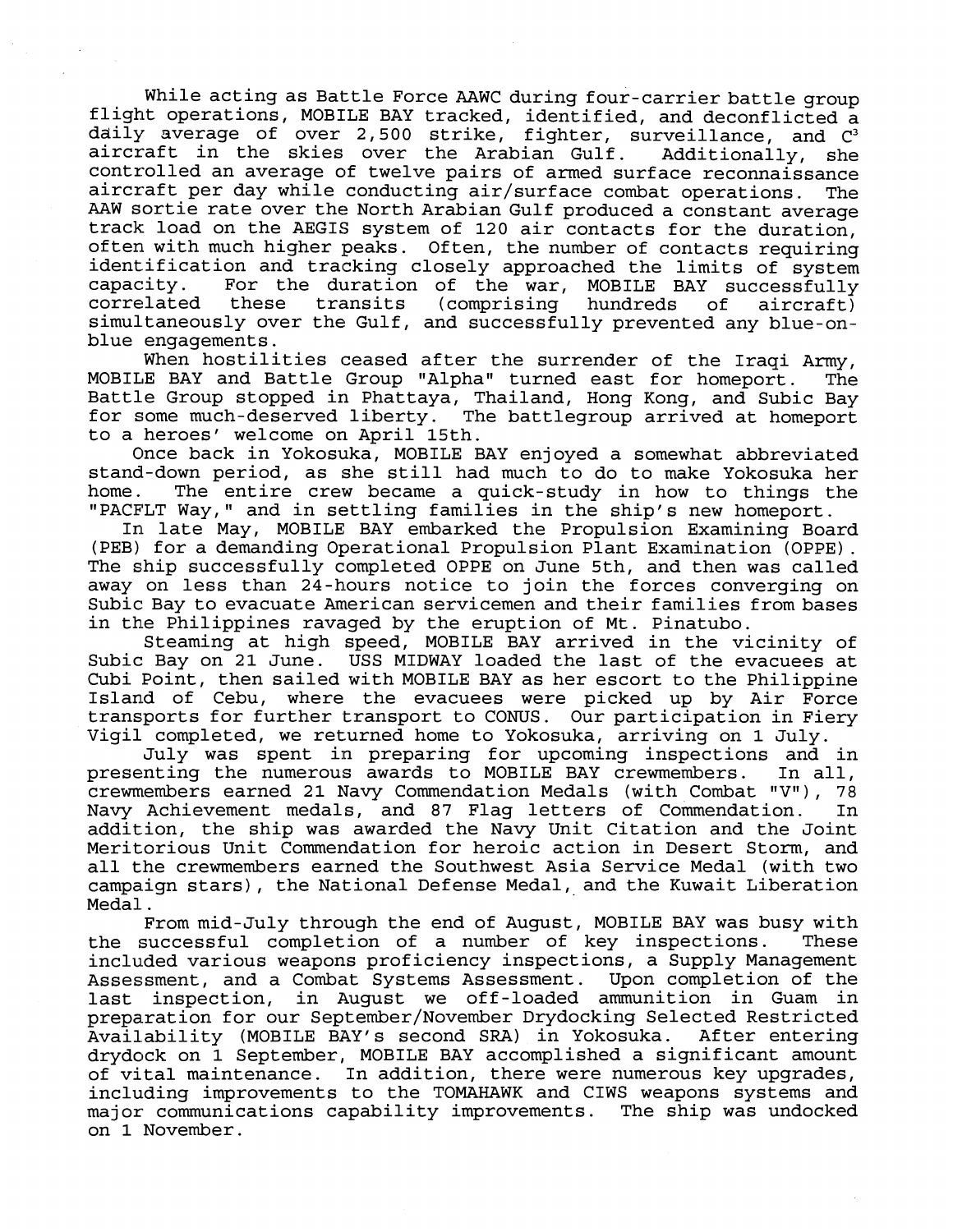With DSRA-2 completed, we departed 2 December for the Philippines. Arriving in the vicinity of Subic Bay on 6 December, MOBILE BAY successfully completed her Naval Gunfire Support (NGFS) Qualification with outstanding results. We then conducted a smooth ammunition onload at Naval Magazine, Subic on 12 December. We departed Subic on 12 December to conduct a highly successful low- and high-altitude SM-2 MissileEx: two targets, two missiles, two kills!

After the missile shoot, we steamed north to a point east of Okinawa, we joined USS INDEPENDENCE (CV-62) and the rest of Battle Group ALFA for some pre-deployment workups. MOBILE BAY joined in, conducting anti-submarine warfare and other exercises with our sister ships in the battle group. Exercises completed, we returned to Yokosuka on 20 December to begin a well-deserved Christmas holiday periold.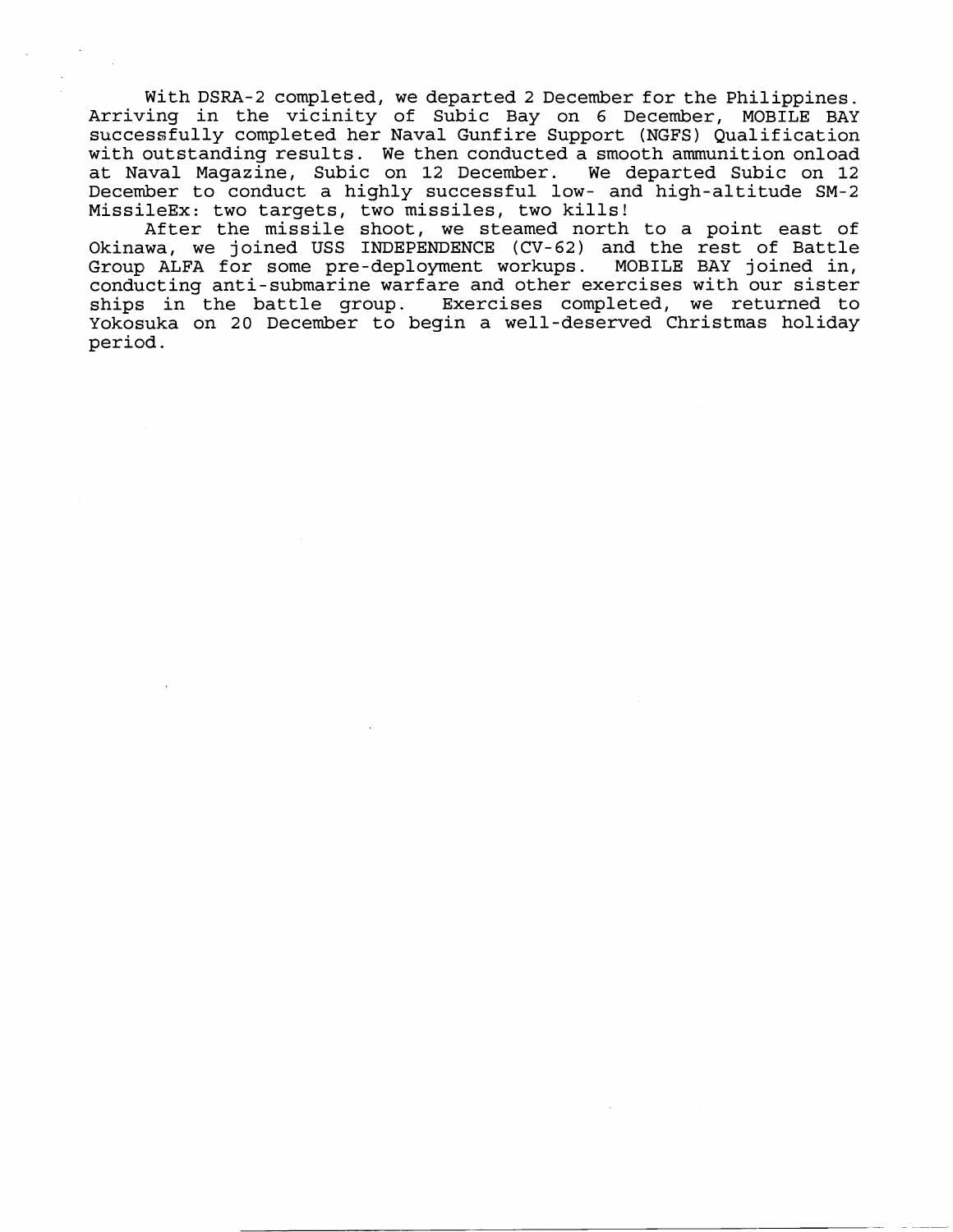# **SHIP'S HISTORY** ............................................

#### **USS MOB.ILE BAY (CG 53)**

January found MOBILE BAY in homeport Yokosuka, Japan. Following the Christmas holiday standdown period, the crew's efforts were turned toward the numerous repairs and upgrades necessary for the upcoming deployment and other taskings, additionally, MOBILE BAY successfully completed several important inspections, including a Supply Management Assessment.

MOBILE BAY got underway February 10th for carrier quals with USS INDEPENDENCE. extensive Air-Intercept Controller (AIC) operations were conducted between MOB1L:E BAY and CVW-5. This provided a much-needed training opportunity for MOBILE BAY, as the ship had experienced greater than 70% turnover since returning from Desert Storm less than a year earlier.

Following carrier quals, an Aviation Assist Visit **(AAV)** Team came aboard to train MOBILE BAY'S helicopter Crash and Rescue Team, which had not conducted flight ops for the previous five months. The ship's success in the subsequent Aviation Readiness Evaluation (ARE) clearly indicated the team's dedication and hard work in training themselves.

MOBILE BAY spent the remainder of the Spring in preparation for her upcoming deployment. In mid-March, the battle group sailed for Subic Bay, the Philippines, to assist in the transfer of materials from that once-vital base to other regions in the Pacific. Liberty ashore was completely overshadowed by the impending closure of both Subic Bay Naval Station and Cubi Point Naval Air Station. All personnel sensed the ending of an era. The visit proved historic for the arrival MOBILE BAY and the other INDEPENDENCE battle group ships marked the last time any U.S. battle group would visit the Philippines.

On 15 April, exactly one year since her return from the Gulf War, MOBILE BAY set sail for the Arabian Gulf as part of the INDEPENDENCE Battle Group. After spending two days in the local operating area off the coast of Japan, the battle group headed south towards Australia to take part in ceremonies commemorating the 50th Anniversary of the Battle of the Coral Sea. On April 25th, MOBILE BAY was purged of all "Slimy Wogs" in the traditional "Crossing the Line" ceremony in the vicinity of Papua New Guinea.

MOBILE BAY entered Sydney harbor on May 1st as the c'ity turned-out for the Coral Sea celebration. We entered port in a dramatic column formation in which the battle group ships, including MOBILE BAY, were interspersed with ships of the Royal Australian Navy. MOBILE BAY interspersed with ships of the Royal Australian Navy. crewmembers participated in parades, and were invited to scores of public festivities and parties during the four-day visit.

Following the all-too-short Sydney port call, MOBILE BAY crossed the Great Australian Bight and the Indian Ocean to inchop to the Navy Central Command.

MOBILE BAY steamed continuously in the Arabian Gulf for 56 days, sharing "ALFA WHISKEY" responsibilities with USS BUNKER HILL and USS GRIDLEY.

MOBILE BAY finally made its first port call in the Gulf on July 6th, at Abu Dhabi, United Arab Emirates. The visit to Abu Dhabi was significant not only because of the long time since the last port call, but also because MOBILE BAY held a Change of Command with Captain Steven G. Smith relieving Captain Stephen R. Woodall on July 8th.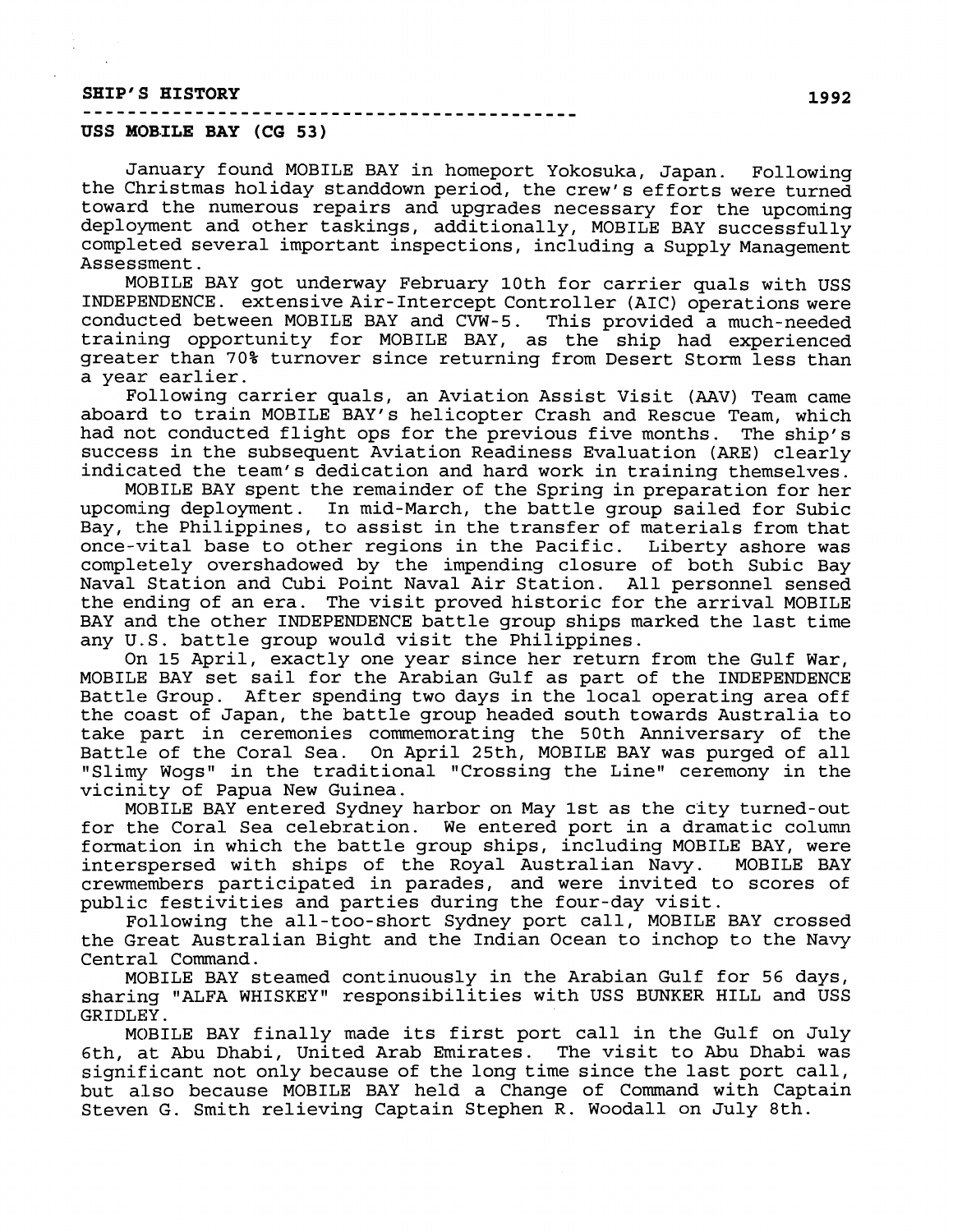MOBILE BAY operated in the central Arabian Gulf for several weeks before entering Jebel Ali, U.A.E., on 27 July for an 8-day TAV with USS<br>ACADIA. She then steamed in the Northern Gulf for two weeks before She then steamed in the Northern Gulf for two weeks before visiting Ad Damman, Saudi Arabia, for a four-day diplomatic visit. Following several more weeks of Gulf Ops, MOBILE BAY again made for Jebel Ali for a week-long availability with USS DIXON.

MOBILE BAY remained in the Arabian Gulf until September. As part of the INDEPENDENCE Battle Group, MOBILE BAY supported the Air Wing in the initial imposition of the United Nations "No Fly" Zone in Southern<br>Irag. In addition, the Tomahawk missiles carried by MOBILE BAY and In addition, the Tomahawk missiles carried by MOBILE BAY and other INDEPENDENCE Battle Group ships helped to deter any possible Iraqi reaction.

Throughout the time in the Gulf and transit back to WESTPAC, MOBILE<br>BAY's engineers prepared for an Operational Propulsion Plant engineers prepared for an Operational Propulsion Plant Examination (OPPE) . MOBILE BAY was one of the first ship's to undergo an "Out-Chop" OPPE in many years. In spite of our operating at the farthest end of the logistics pipeline, and with only two maintenance availabilities since the Spring, MOBILE BAY passed the OPPE with outstanding results. The Snipes' preparation efforts were so thorough while still in the Gulf that the engineers were granted full liberty during a four-day portcall in Phuket Thailand.

Following OPPE, MOBILE BAY made her next port visit to Hong Kong on October 8th. MOBILE BAY conducted a "Tiger Cruise" from HONG KONG MOBILE BAY conducted a "Tiger Cruise" from HONG KONG to Yokosuka . We arrived home to Yokosuka on 13 October, and immediately commenced a short standdown period for rest, leave, and maintenance.

The post -deployment standdown was all too short, as MOBILE BAY was underway again in early November as the main USN participant in ANNUALEX-92, a major exercise with the Japanese Maritime Self-Defense Forces. MOBILE BAY served as Anti-Air Warfare Commander for a flotilla of JMSDF escorts. The exercise included a number of memorable social events hosted onboard ships of both Navies, contributing greatly to the growing sense of friendship and inter-operability between the USN and JMSDF .

In December, MOBILE BAY was again underway-- this time to Okinawa to participate in a missile exercise. MOBILE BAY was the range safety ship for a major exercise involving missile firings from various surface ships and the air wing. MOBILE BAY fired two SM-2 missiles, both of which were successful hits. While inport White Beach, crewmembers touredmany sites of historical importance, and relived the sobering memories of hard-fought World War I1 victories there.

Returning home to Yokosuka for Christmas, MOBILE BAY was able to enjoy a short period of maintenance time, and the opportunity for the crew to take leave. The Christmas season was highlighted by numerous events, including a base wide Christmas Ball and ship sponsored Christmas party. The ladder was held onboard for the children of our adopted Japanese orphanage, the Kobo Cottage.

At year's end, MOBILE BAY looked back over the demanding and varied<br>vities of 1992 with great pride of accomplishment. It was a year activities of 1992 with great pride of accomplishment. in which MOBILE BAY was recognized by COMCARGRU Five for Excellence in all Battle Readiness Mission Areas. Having steamed many thousands of miles in support of our national defense, many of the crew, looked upon 1992 as the most successful year of MOBILE BAY'S life to date.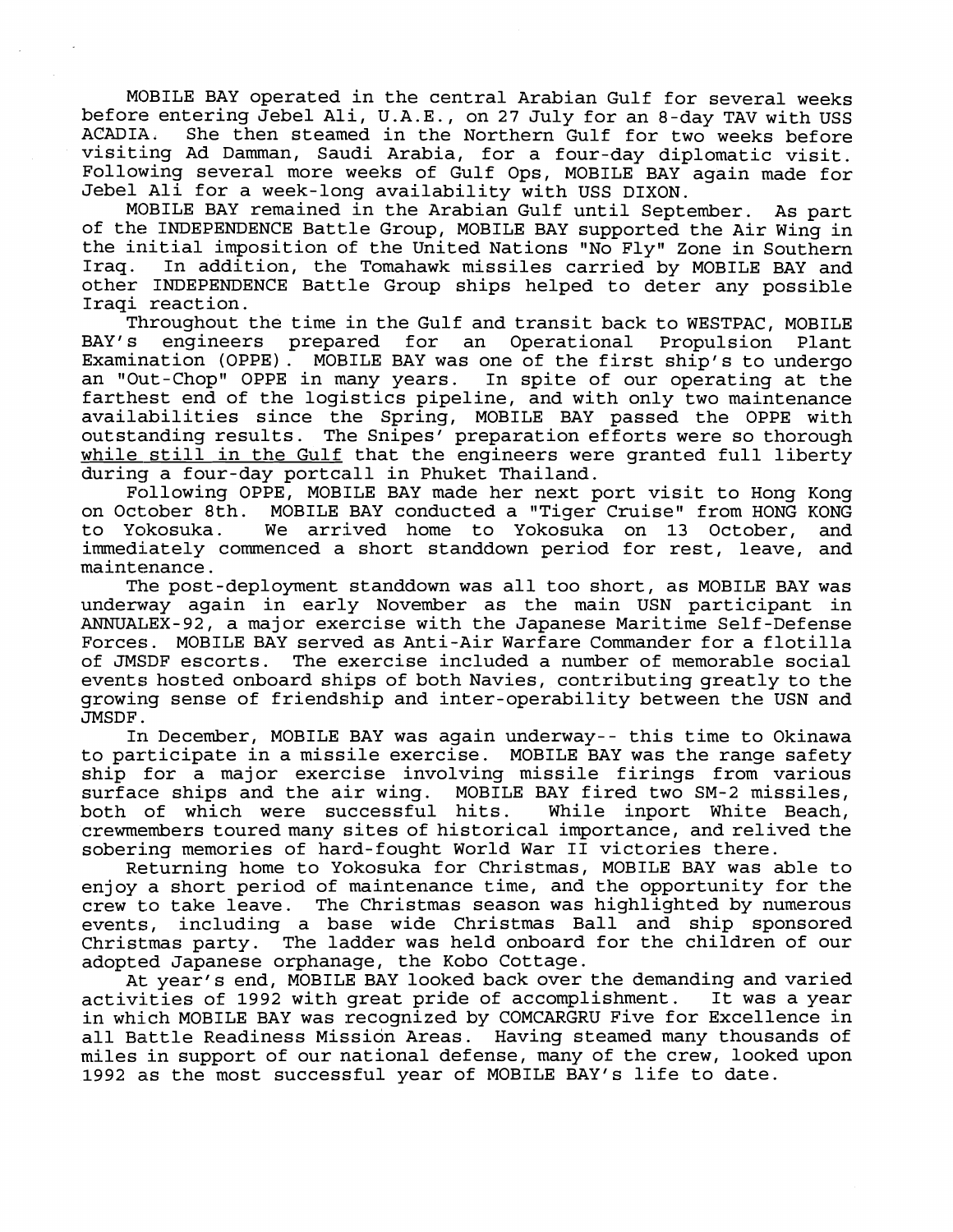## **SHIP'S HISTORY** ............................................

### **USS MOBILE BAY (CG 53)**

Following a restful standdown period over the Christmas and New Years holidays, MOBILE BAY embarked the Aegis Training Support Group (ATSG) to sharpen the warfighting skills of personnel newly-reported since her last deployment. After a few days of inport classroom training, ATSG got underway with MOBILE BAY for the transit to Nagasaki, Japan, her first portcall of 1993.

MOBILE BAY arrived in Nagasaki on January 15th, the first visit there by a U.S. warship in several years. The day was marked by the sounds of "The Stars and Stripes Forever" played on speakers by members of the Japan-American Society, as well as by the chants of small protest groups, camera flashes and media questions. Overall, the ship's four-day visit was received very positively, and the number of those who did not support the visit were far outweighed by those who<br>did. At the beginning of the Nagasaki port visit, both Japanese and At the beginning of the Nagasaki port visit, both Japanese and United States officials were somewhat concerned about the perceptions and the feelings of apprehension emanating from citizens of both countries. But any concerns were quickly mitigated as MOBILE BAY began hosting ship tours, luncheons and receptions for members of Nagasaki's community. New friendships were made and new ideas flowed freely as cultural exchanges took place and mutual understanding developed.

MOBILE BAY'S ATSG training continued through the return trip to homeport Yokosuka, Japan. On January 25th, Naval Ship Repair Facility Yokosuka hosted the Work Definition Conference for MOBILE BAY'S fourth Selected Restricted Availability. Major upgrades during SRA-4 included adding HALON fire protection for the Number Three Gas Turbine Generator Room, the addition of full GPS capability to the ship's navigation suite, installation of SSEE LMS Phase I, and installation two additional AN/SLQ-49 Mk 50 Decoy Launchers.

On February 22nd, MOBILE BAY hosted the assessment team for the Ney Award Semi-Finalist competition. The team liked what they saw, and advanced MOBILE BAY to the Final Round of the Ney competition. Although MOBILE BAY did not win the competition, it did receive Honorable Mention for achieving Semi-Finalist Status.

On 29 March, the Board of Inspection and Survey hosted the INSURV pre-brief in Yokosuka. The upcoming July INSURV would be MOBILE BAY'S first since her commissioning inspection.

SRA-4 wrapped up with Dock Trials on 30 March, followed by Sea Trials from 31 March to 2 April. At the same time (beginning 28 March), MOBILE BAY conducted a 12-day TAV with USS JASON to accomplish some much-needed crew habitability projects.

The month of March was spent conducting a multitude of inspections, including the Aviation Readiness Exam and Command<br>Inspection. MOBILE BAY also conducted CART Phase II from 5 to 16 MOBILE BAY also conducted CART Phase II from 5 to 16 March, the first WestPac ship to undergo this newly revised post-<br>availability training program. In-depth AAW training continued with availability training program. TSTA Phase I from 19 to 30 March, with the primary emphases being on FAAWC and Integrated Casualty/Damage Control training.

Inport training continued through May with TSTA Phase 11, with its emphasis on intermediate-level Engineering Casualty Control, Damage Control, and other mission area training.

On May loth, MOBILE BAY departed with the INDEPENDENCE Battle Group on a two-month deployment to the west coast of Australia as part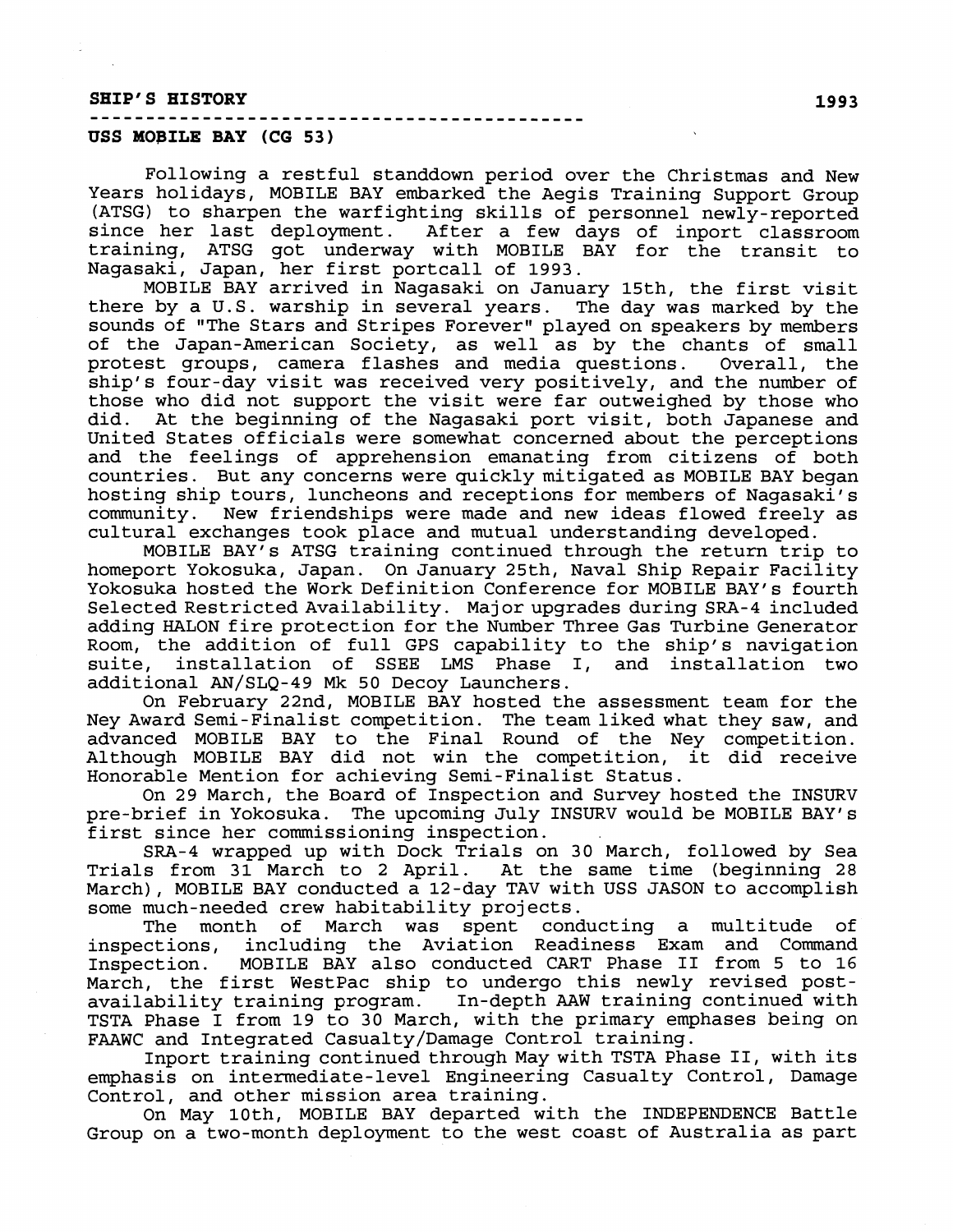of SPRING TRAINING-93. During this mini-deployment, MOBILE BAY participated a wide range of essential air-wing, surface, and subsurface exercises. Her involvement included controlling aircraft for nearly 500 mission-hours; firing over 250 rounds of 5-inch ammunition while conducting naval gunfire support (NGFS) at Western Australia's Lancelin Range; controlling the movement of four Royal Australian Navy ships during shiphandling and basic Surface Warfare evolutions; and extensive Anti-Submarine Warfare training with a U.S. submarine. Addit:ionally, MOBILE BAY'S embarked helicopter detachment, HSL-51, logged over 260 flight hours.

On May 17th, MOBILE BAY was purged of all "Slimy Wogs" in the traditional "Crossing the Line1' ceremony in the vicinity of the Indonesian Archipelago.

Following an outstanding port call to Perth, MOBILE BAY turned north towards the Royal Australian Navy's operating area off the coast of the Northwest Territory. While enroute, ASW exercises continued with HMS TRIUMPH. Once in the OpArea, MOBILE BAY linked up with Roval Singaporean Navy corvette RSS VALIANT for the first-ever joint HARPOON firing with Singaporean forces on June 7th. The ships conducted a near perfect simultaneous time-on-top firing, with both missiles right on<br>target. On June 12th, MOBILE BAY entered Darwin harbor for another On June 12th, MOBILE BAY entered Darwin harbor for another fantastic port visit. Following the Darwin port call, MOBILE BAY and<br>the rest of the battle group turned north to return to Yokosuka. The the rest of the battle group turned north to return to Yokosuka. inestimable value of the SPRING TRAINING cruise, which had begun with CART and progressed through the phases of TSTA, was borne out June 15th through 17th, as MOBILE HAY successfully completed the Final Evaluation Problem (FEP) period.

Returning to homeport July lst, MOBILE BAY began immediate preparations for her first INSURV since her acceptance trials. During this preparation period, MOBILE BAY became the second ship in the fleet to receive the Block-III upgrade to its TOMAHAWK weapons system, adding<br>significantly to that battle-proven weapon system's capability. The significantly to that battle-proven weapon system's capability. INSURV, which began July 19th, was successfully completed July 23rd.

The rest of the summer was spent in Yokosuka, conducting various mission-area assists and inspections. Among them was a very productive Cruise Missile Assist Team visit followed only two weeks later by a rigorous Cruise Missile Tactical Qualification. Other inspections included Combat Systems Readiness Review.

In September, MOBILE BAY made a historic port visit to Vladivostok, Russia. This visit was hosted by the Russian Federation Navy. Of tremendous diplomatic and military value, it fostered greater understanding and established common ground for future exchanges. Captain Smith was invited to the datcha of the Governor General of Tours of Russian ships and reciprocal tours of MOBILIE BAY filled the schedule, in addition to the numerous civilian functions normally associated with such a visit. Open visiting by the public gave them a rare opportunity to tour an American warship and to talk with our sailors.

Departing Vladivistok on September 21st, MOBILE BAY turned towards the Okinawa operating area to rendezvous with the **INDEPENDENCE**  Battle Group and units of the Japanese Maritime Self-Defense Force for ANNUALEX-93. Over the course of this three-week exercise, MOBILE BAY played a key role in a myriad of multi-warfare, bilateral and joint events. ANNUALEX also provided several cross-deck opportunities with our Japanese "Sister-Ship" JDS HAMAGIRI, forging even greater USN-JMSDF interoperability.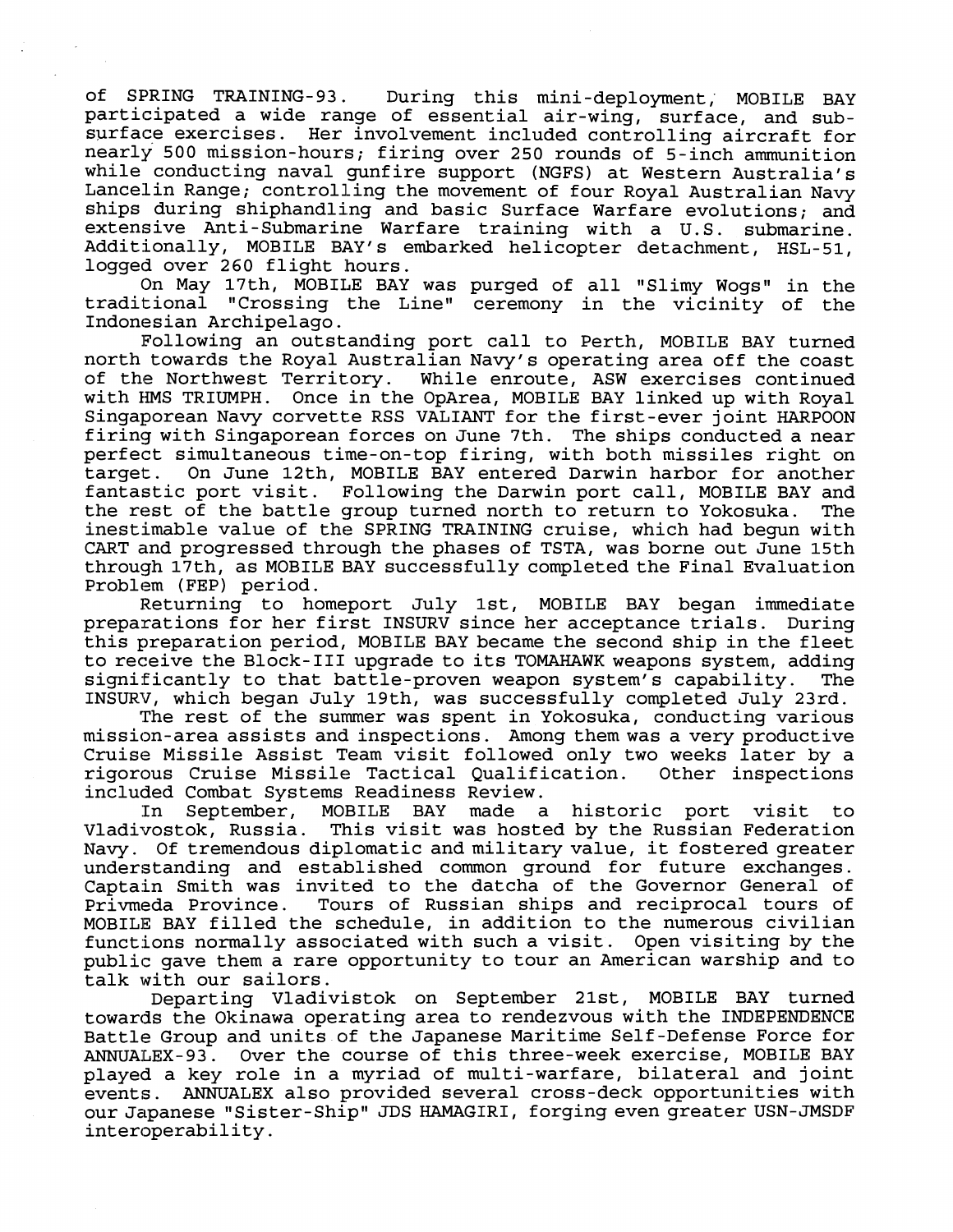MOBILE BAY returned to Yokosuka October 15th to begin preparations for her upcoming deployment. During this time, MOBILE BAY successfully passed her Logistics Management Assessment (LMA) and a Shipboard Explosive Safety Inspection (SESI). Overseas Movement (POM) requirements, MOBILE BAY was ready in all respects to deploy to the NAVCENT AOR.

On the morning of 17 November, MOBILE BAY, with HSL 51 Detachment One embarked, departed Yokosuka for her deployment to the Indian Ocean and Persian Gulf. During the 2-day carrier qualification period in the local operating area, MOBILE BAY assumed duties as Force Anti-Air Warfare Commander.

On December lst, MOBILE BAY arrived in Singapore for an enjoyable five-day port visit. Underway again on the 5th, the ship transited the Straits of Malacca and tihe Bay of Bengal enroute to the Arabian Gulf. Prior to our inchop with CENTCOM, however, the ship made a rare port<br>visit to Karachi, Pakistan, December 16-19th. Pakistani Navy visit to Karachi, Pakistan, December 16-19th. representatives were hosted onboard for a reception, and on the last day MOBILE BAY officers were invited to PNS TAIMUR for a luncheon of<br>traditional Pakistani food. Immediately following the visit, MOBILE Immediately following the visit, MOBILE BAY steamed through the Strait of Hormuz on 21 December.

lJpon our inchop, MOBILE BAY assumed the duties as Battle Force ZULU Anti-Air Warfare Commander ("ZW"), Strike Patrol Platform, and Joint Link-11 Coordinator for all allied naval units in the Gulf.

MOBILE BAY entered Dubai, United Arab Emirates, on the 22nd for a week.-long Christmas holiday period. Underway again on December 28th, MOBILE BAY, with Battle Force ZULU, steamed to station in the North Arabian Gulf, where she operated through year's end.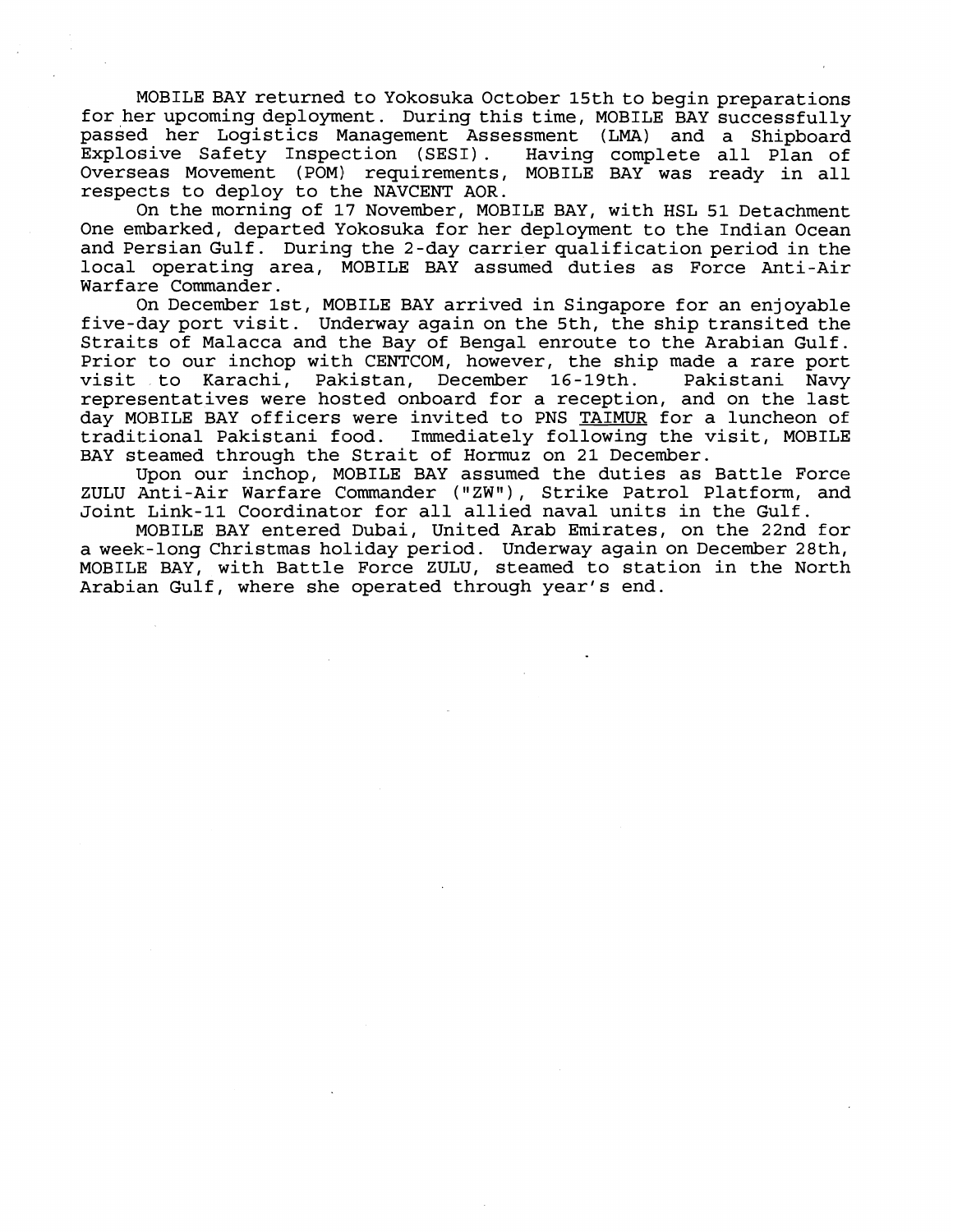#### SHIP'S HISTORY

#### **USS MOBILE BAY (CG 53)**

January 1st found MOBILE BAY steaming with the INDEPENDENCE Battle Group (Battle Force "ZULU") in the North Arabian Gulf in support of Operation SOUTHERN WATCH. During this deployment, MOBILE BAY'S primary area of responsibility included her duties as Anti-Air Warfare Commander ("AW" and "ZW") and TLAM Strike Platform.

On January 7-12, MOBILE BAY visited Dubai, United Arab Emirates. Following this port call, MOBILE BAY was again underway with Battle Force ZULU' in the North Arabian Gulf. She returned to port January 26th for an extensive 11-day, 400+ jobs TAV with USS ACADIA while inport Jebel Ali.

Getting underway again on February 4th, MOBILE BAY made her final NAG Patrol for the deployment, stopping at Bahrain before her outchop February 14th.

MOBILE BAY'S next portcall was to have been Manila, Republic of the Philippines, but the ship developed a serious problem in her<br>60 hertz distribution system which required extensive 60 hertz distribution system which required extensive troubleshooting pierside. A ground had developed somewhere within the enormous  $\bar{60}$  hertz distribution system causing the ship to loadshed at times, and lose all power at others. The ship was loadshed at times, and lose all power at others. diverted to Singapore in order to call in technical representatives to assist ship's force in troubleshooting. A significant area of concern was the mandatory transit through the dangerous Straits of Mallacca: if power was lost to the steering gears, a major calamity could result. The ship's generators and switchboards were configured for maximum redundancy, and the ship made the transit through the Straits between 21-22 February without incident.

The ship stayed pierside at Port Sembawang in Singapore from 22 February - 01 March. The crew enjoyed the extended liberty time in Singapore and the contingency of personnel working on the ship's electrical problem were successful in locating and isolating it. The extended time period in Singapore, however, rendered a port visit to Manila impossible.

MOBILE BAY departed Singapore on 01 March enroute Hong Kong. On 07 March MOBILE BAY moored in Hong Kong harbor, moving pierside to HMS Tamar on the following day. The ship enjoyed five days of liberty in Hong Kong, getting underway again on the morning of 12 March.

On the morning of 17 March, MOBILE BAY returned to her homeport of Yokosuka, four months to the day after she departed. She was greeted on the pier by hundreds of family members and friends waving banners and carrying balloons. Following her return to port, the ship enjoyed a two week stand down period in which the ship was primarily manned by the duty section, thereby allowing families to spend some quality time with their loved ones following a several month separation.

Several significant events occurred in the 17 March - 23 April timeframe. The ship completed an availability period with the USS ACADIA which had started during her Gulf deployment in Jebel Ali, **UAE.** Over 300 additional jobs were completed, making the combined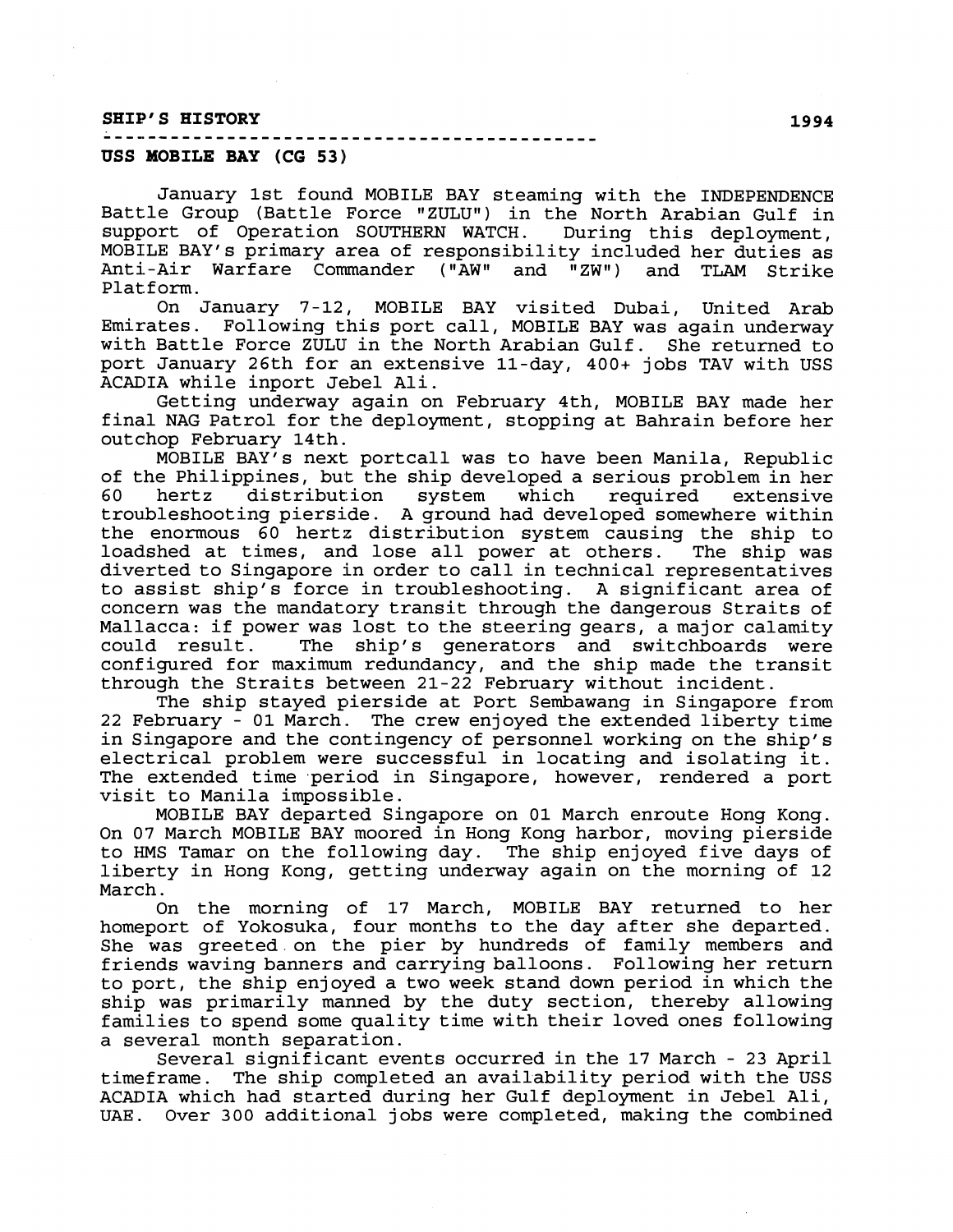Jebel Ali/Yokosuka availability the most productive of the year for both ACADIA and MOBILE BAY. Additionally during this period MOBILE BAY completed her Command Assessment. Two noteworthy public affairs events occurred during this period: on 13 April MOBILE BAY hosted award winning journalist Elizabeth Farnsworth and her television crew from the McNeil/Lehrer Newshour. Ms. Farnsworth and her crew obtained film footage for a television special documenting forward deployed force readiness with regard to the North Korean threat. On 18 April the ship also hosted Ambassador Walter Mondale and his personal guests, who were treated to a wardroom luncheon and a tour of the ship.

On 23 April the ship departed for Okinawa to participate in MISSILEX 94-2. For this live firing exercise, MOBILE BAY served as ALFA WHISKEY, range safety, and launching platform for this highly successful event in which 24 air-to-air missiles were fired from<br>CVW-5 aircraft at drones launched from MOBILE BAY. MOBILE BAY CVW-5 aircraft at drones launched from MOBILE BAY. received a personal "WELL DONE" from Commander CARRIER AIR WING FIVE for her superb coordination of MISSILEX 94-2.

From 02 - 05 May MOBILE BAY served as OCE and OTC for a Maritime Air Support Operation Center Exercise (ASOCEX) in the Sea of Japan, the first ship ever to conduct an exercise of this nature, in which the efforts of the U.S. Navy and Air Force were combined with the ROK Air Force. As OCE/OTC, MOBILE BAY assumed tactical command of 27 USAF aircraft, 12 ROKAF aircraft, and a P-3 for SSC. MOBILE BAY effectively supervised these assets as well as ownship's LAMPS helicopter to conduct 8 sorties against 11 targets. After the ASOCEX she conducted extensive exercises with the South Korean Navy, including various shiphandling drills and tactical signal drills, as well as a coordinated simulated HARPOONEX, fostering good relations between the United States and South Korea.

On 05 May MOBILE BAY began a four day port visit in Pusan,<br>South Korea. While pierside in Pusan, MOBILE BAY received a While pierside in Pusan, MOBILE BAY received a request for assistance to combat an out of control fire on a U.S. flagged merchant, the M.V. President Washington. After obtaining approval from her chain of command, MOBILE BAY took the role of on scene commander aboard the President Washington, coordinating efforts of crew members from MOBILE BAY, the USNS A. J. HIGGINS, and the local South Korean Marine firefighting division. After and the local South Korean Marine firefighting division. over 200 of her crew members fought the blaze for over 20 hours, the fire was brought under control. Her efforts in this endeavor brought great credit upon the United States Navy, and was covered by CNN, Navy and Marine Corps News, and the Navy Times. The ship received the Meritorious Unit Commendation Medal, presented by CINCPACFLT, VADM Kelley, for her efforts in fighting this fire. (The medal was presented later on that summer, in June, while the ship was making a port visit to Pearl Harbor.) Additionally, the ship received personal congratulations from the Chief of Naval Operations, Commander SEVENTH FLEET, Commander CARRIER GROUP FIVE, and Commander MILITARY SEALIFT COMMAND.

MOBILE BAY departed Pusan on 09 May, returning to Yokosuka on 11 May. Because of a. weakness in the hull in Main Engine Room Number 2, the ship was required to go into drydock in Yokosuka on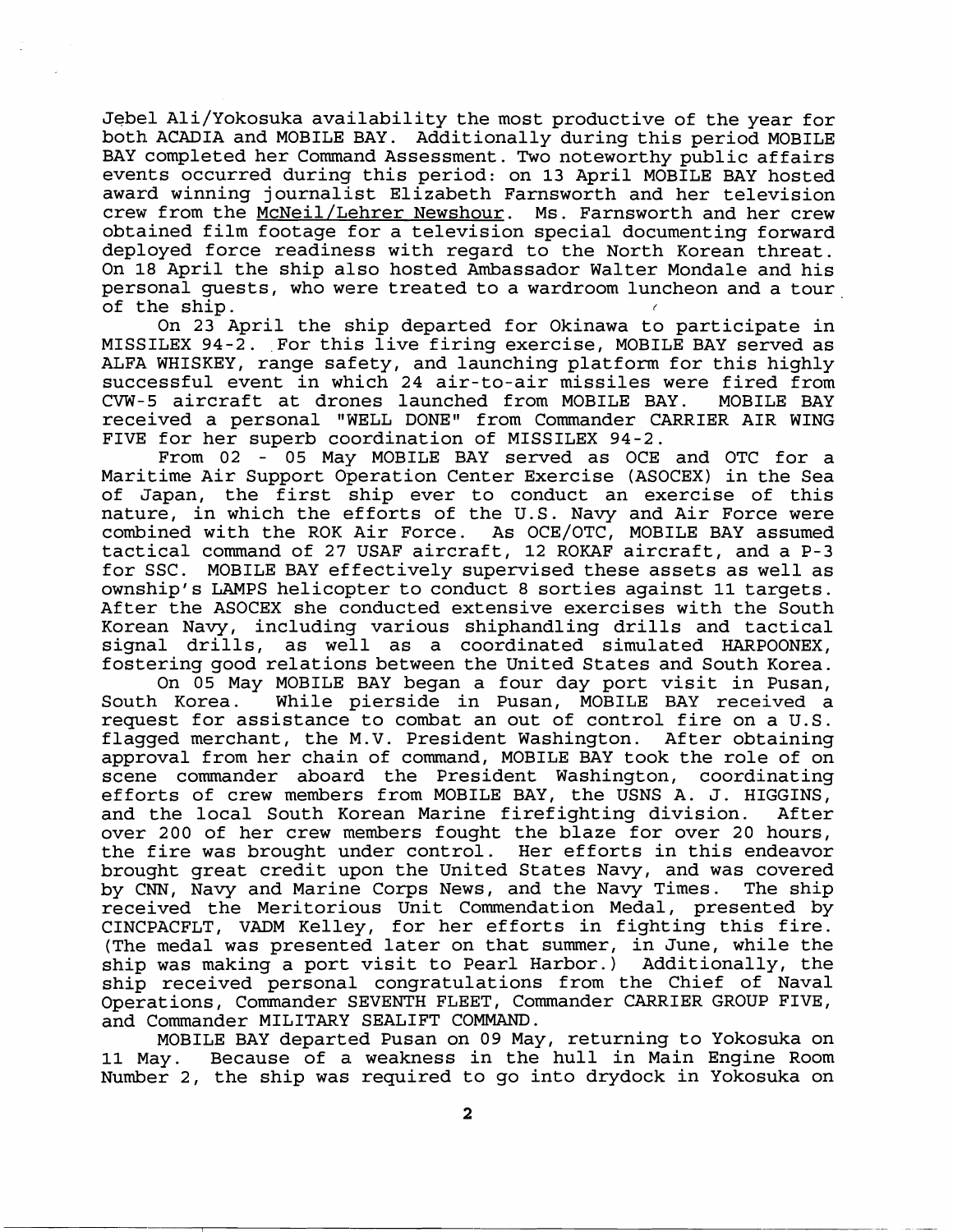14 May in order to replace a section of steel on the hull. The ship.was undocked on **28** May.

On **31** May, MOBILE BAY departed Yokosuka to participate in MOBILE BAY again served as ALFA WHISKEY, this time for a multi-national battlegroup including U.S., Japanese, and South<br>Korean units. With this diverse battlegroup, MOBILE BAY had the With this diverse battlegroup, MOBILE BAY had the distinction of being the first U.S. ship to operate with the<br>Japanese Aegis ship, the JDS KONGO. On numerous occasions the Japanese Aegis ship, the JDS KONGO. MOBILE BAY-KONGO team displayed innovative tactics while showing off their capable **AAW** defense of the INDEPENDENCE Battlegroup. After the tremendous success of RIMPAC, the ship enjoyed a port visit in Pearl Harbor from **18** - **22** June. During this port visit, on 21 June, the ship was presented the Meritorious Unit Commendation by VADM Kelley, CINCPACFLT.

On **22** June the ship departed for the Pacific Missile Range Facility (PMRF), where she participated in MISSILEX 94-3. During this exercise she conducted a successful SM-2 engagement against the most difficult drone profile, the Vandal. successfully detected, engaged, and received a mission kill against this multi-mach, low-flying drone.

MOBILE BAY celebrated Independence Day in grand style, firing off numerous illumination and tracer rounds in unison with other ships in company, USS RODNEY M. DAVIS, USS HEWITT, and USS CURTS, completely lighting up the moonless sky.

During the period **22** June - **05** July enroute Yokosuka, MOBILE BAY also conducted LTT(E) in preparation for her upcoming OPPE. MOBILE BAY returned to Yokosuka on the morning of **05** July.

Three noteworthy events occurred during the remainder of the month of July: the ship conducted preparations for the upcoming<br>OPPE, successfully completed a combat systems alignment OPPE, successfully completed a combat systems alignment verification, and witnessed the arrival of her perspective Commanding Officer, CAPT Garry Holmstrom.

From **09** - **11** August MOBILE BAY successfully completed her OPPE, receiving grades of satisfactory in all areas. Nearly a year of preparation culminated in the all hands support of this critical milestone. MOBILE RAY'S engineers and firefighters shared an intense moment of satisfaction following literally hundreds of engineering casualty control drills and scores of main space fire drills. Less than a week following the OPPE, on 17 August, MOBILE BAY conducted a memorable change of command ceremony, with CAPT Garry Holmstrom relieving CAPT Steven Smith.

On **20** August the ship got underway for the Okinawa oparea. On the way down to that vicinity and on the way back she was chased by two different storms close to the typhoon classification. Seas of up to 16 feet were recorded but the ship managed to avoid both storms. The ship returned to Yokosuka on **26** August.

In September MOBILE BAY had an extremely productive availability with the USS SAMUEL GOMPERS completing over **300**  maintenance actions, significantly more than any other CG or DD on the waterfront.

Between Septeniber and November MOBILE BAY steamed independently on two separate occasions. The first was for an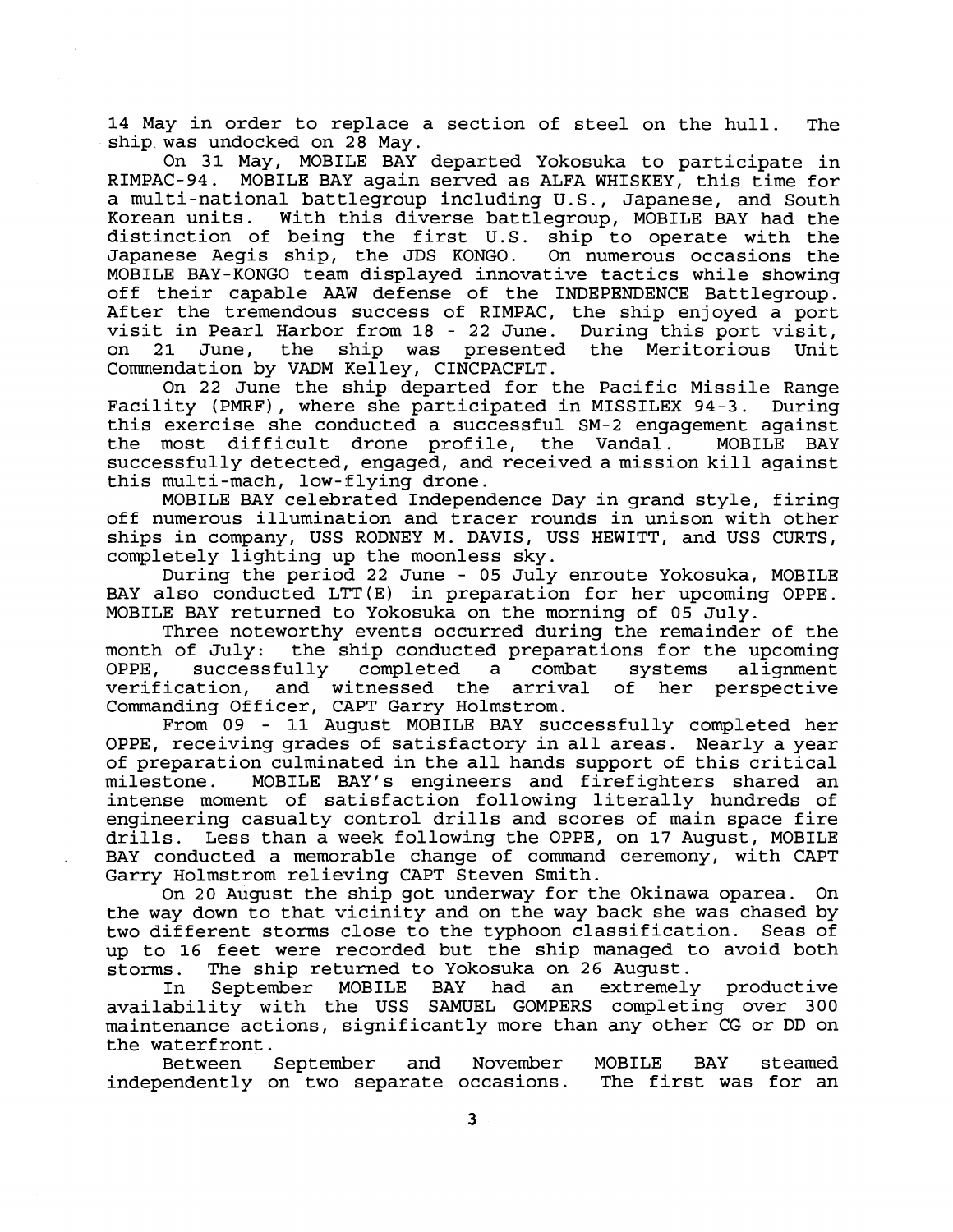underway period from 12 - 26 September, in which the ship was one of the last U.S. Navy vessels to moor pierside in Hong Kong. The ship took with her to Hong Kong a Navy supporter, Mr. Don Yeaman, who is heavily involved with the Seattle Navy League. Mr. Yeaman stayed with the ship until she arrived at Hong Kong's HMS Tamar pier on 17 September. The ship spent four days of liberty in Hong Kong, departing on 21 September. On the way back to Yokosuka the ship successfully conducted NGFS qualifications at Okino Daito,<br>Okinawa. She returned to Yokosuka on the afternoon of 26 She returned to Yokosuka on the afternoon of 26 September.

On 03 October MOBILE BAY hosted PMS 400, RADM George Huchting, presenting 19 point papers during a coffee and pastries breakfast. The Admiral and his staff seemed genuinely impressed by the presentation and promptly took for action several of the Forward Deployed Naval Forces (FDNF) unique problems.

Between 03 - 07 October the ship underwent the Afloat Training Group Assessment CART IIA, generally receiving favorable comments as well as important feedback.

On 08 October the ship hosted its adopted orphanage, the Kobo Cottage from Hayama for hamburgers and pizza on the messdecks. The children were then taken to the base skating rink, Skateland. appeared obvious to all who attended that the kids and adults had a great time.

The second occasion of independent steaming during the September - November period was in support of the commemorative ceremonies for the 50th anniversary of General MacArthur's landing at Leyte Gulf. MOBILE BAY departed Yokosuka for the Philippine island of Leyte on 14 Oct, dropping anchor on 18 October less than eight thousand yards from where General MacArther had landed 50 years before, near the city of Palo. While enroute to Leyte, the ship was designated by CTF 76 to be OCE for the Commemorative Assistance Program (CAP) . As OCE of CAP, the ship was tasked with coordinating the efforts of four ships, including herself, to provide assistance to hundreds of U.S. and Filipino WWII veterans who had gathered in the Leyte area to observe and participate. LT Quast, the ship's Public Affairs Officer, was designated as Officer In Charge, and was first ashore to organize and glean more details from the satellite CTF 76 detachment which had been pre-staged in the nearby city of Tacloban. CAPT Holmstrom was taken ashore with the ship's Operations Officer, LCDR  $\vert$  , in the ship's helicopter so that he could deliver a speech at a seahut dedication in downtown Tacloban. In additional to the CAP program and the participation in the seahut dedication, the ship provided small boat transportation for the U.S. Secretary of Defense and the Republic of the Philippines president, Fidel Ramos, who were in Tacloban to witness a reenactment of General MacArthur's landing on Leyte. Finally, the ship hosted the Secretary of the Navy, the Honorable John Dalton, to tour the ship and deliver a brief speech to the crew on the foc'sle.

The ship weighed anchor after dark on 20 October, enroute to her next portcall, Manila. The ship traversed the San Bernadino Straits on 21 October, and dropped anchor in Manila's harbor on 22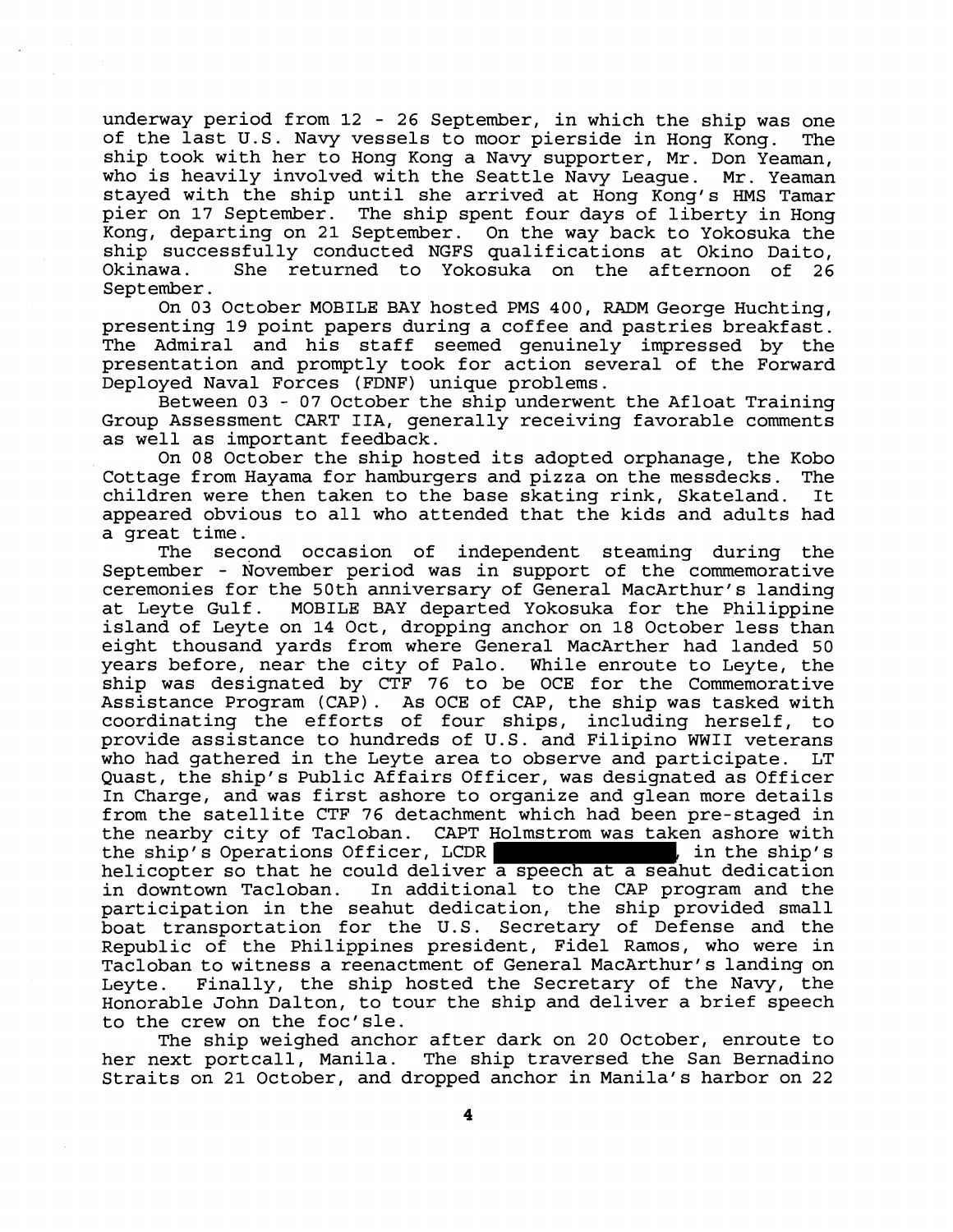October. On 25 October MOBILE BAY hosted a gala event in her helicopter hangar for dozens of Philippine dignitaries, and guests from the U.S. embassy in Manila. The event included a live band and a sumptuous variety of foods. On 27 October MOBILE BAY weighed anchor for her next port visit, Kota Kinabalu of the province of Sabah, Malaysia, on the island of Borneo.

The ship pulled into the picturesque port of Kota Kinabalu on the morning of 29 October. She was greeted by a contingency of indigenous dancers, dressed in multicolored costumes. In the helicopter hangar the troupe put on an impressive variety of dances, representing the many different cultures of Sabah. Many crew members were encouraged to join in the dances; the sliding bamboo stick dance proved to be the most challenging for the neophyte MOBILE BAY dancers. The port of Kota Kinabalu proved to be very memorable for many crewmembers who took advantage of the many outdoor opportunities, in particular, white water rafting and scuba diving/snorkeling. However, two crewmembers were injured in scuffles instigated by gangs of locals. One crewmember, STGSN Mills, broke his jaw and was flown back to Yokosuka, and another, OS1 Hurst, was punched from behind and suffered a severely bruised face. MOBILE BAY departed Kota Kinabalu on the morning of 01 November, enroute Penang, Malaysia.

On 03 November MOBILE BAY traversed south of the equator, necessitating a ridding of the slime from some proverbial polliwogs, the name (image, rather) assigned to those poor souls that have never sailed south of the equator. In a time honored ceremony that was completely voluntary and in perfectly good taste (verified by the ship's Executive Officer), the ship initiated<br>dozens of "woqs," transforming them into trusty shellbacks. That dozens of "wogs," transforming them into trusty shellbacks. same night at 2300, the ship set the navigation detail to upgrade its readiness for safe passage through the Straits of Mallacca. After safely sailing through the Straits of Mallacca on 04 November, the ship arrived in Penang on 05 November, again anchoring out.

On 07 November VADM Philip Quast, MILITARY SEALIFT COMMAND, and father of crewmember LT , visited the ship and dined in the Unit Commander's Cabin with the CO and XO. The ship also sponsored a well-received party on 08 November in her helicopter hangar for local dignitaries as well as for personnel from ships in company for the Southeast Asian Commander's Warfare Symposium.

Among the ships in company were the Australian ships HMAS BRISBANE and HMAS ADEIAIDE, with whom the MOBILE BAY developed a special rapport. Earlier during this underway period in Palo, for the Leyte festivities, MOBILE BAY had provided small boat transportation for the BRISBANE whose small boat had been temporarily out of commission. As a token of gratitude the BRISBANE wardroom invited the MOBILE BAY wardroom to a champagne brunch on 07 November. Both ADELAIDE and BRISBANE were well represented at MOBILE BAY'S party on 08 November.

Sadly, on 08 November a tragedy befell the ship: two of her crewmembers were involved in an accident in which the moped they were riding collided with an oncoming car. DC3 Craig Shortridge